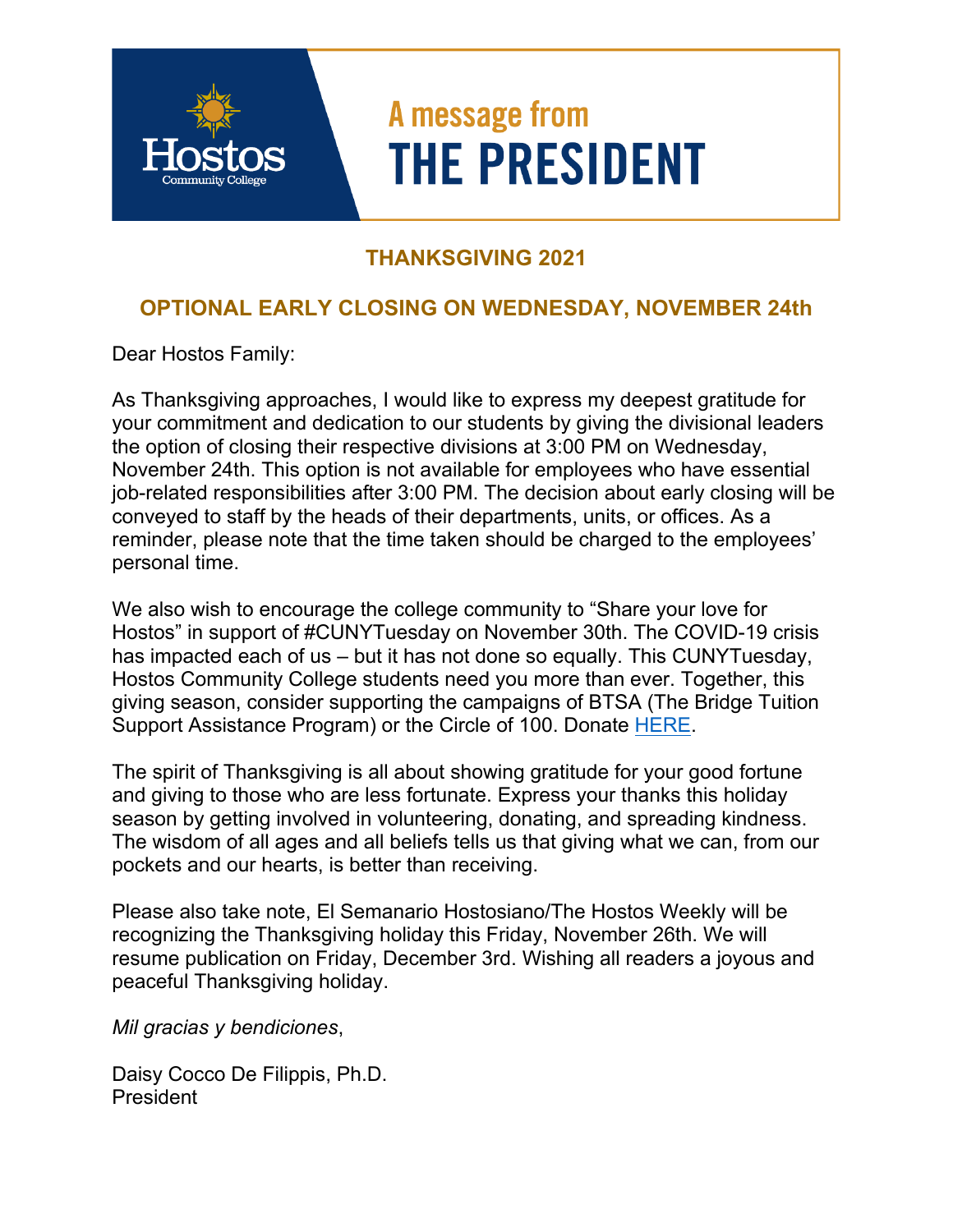### **Pan de Gabriela Mistral**

Dejaron un pan en la mesa, mitad quemado, mitad blanco, pellizcado encima y abierto en unos migajones de ampo.

Me parece nuevo o como no visto, y otra cosa que él no me ha alimentado, pero volteando su miga, sonámbula, tacto y olor se me olvidaron.

Huele a mi madre cuando dio su leche, huele a tres valles por donde he pasado: a Aconcagua, a Pátzcuaro, a Elqui, y a mis entrañas cuando yo canto.

Otros olores no hay en la estancia y por eso él así me ha llamado; y no hay nadie tampoco en la casa sino este pan abierto en un plato, que con su cuerpo me reconoce y con el mío yo reconozco.

Se ha comido en todos los climas el mismo pan en cien hermanos: pan de Coquimbo, pan de Oaxaca, pan de Santa Ana y de Santiago.

En mis infancias yo le sabía forma de sol, de pez o de halo, y sabía mi mano su miga y el calor de pichón emplumado...

Después le olvidé, hasta este día en que los dos nos encontramos, yo con mi cuerpo de Sara vieja y él con el suyo de cinco años.

Amigos muertos con que comíalo en otros valles, sientan el vaho de un pan en septiembre molido y en agosto en Castilla segado.

Es otro y es el que comimos en tierras donde se acostaron. Abro la miga y les doy su calor; lo volteo y les pongo su hálito.

### **Bread by Gabriela Mistral**

They left a loaf of bread on the table, white inside, brown crust, its top broken into a scatter of big snowy crumbs.

It seems new, a thing I've never seen, yet it's all I've ever eaten, but half-asleep, playing with its crumbs, touch and smell are forgotten.

It smells like my mother suckling me. It smells like my three valleys, Aconcagua, Pa'tzcuaro, Elqui. It smells like I feel when I'm singing.

There are no other smells in the farmhouse and that's how it could call me. Nobody else around the house, only this loaf broken open on a plate that knows me with its body as I know it with mine.

Everywhere in the world it's been eaten, this same bread, its hundred brothers, bread of Coquimbo, bread of Oaxaca, bread of Santa Ana and Santiago.

When I was little, I knew it, in the shape of a sun, a fish, a ring, and my hand knew its inner warmth like a plumy pigeon.

Then I forgot it till today, when we two meet, I with my body of an aged Sara, it with the body of a five-year-old.

May dead friends with whom I ate it in other valleys smell the sweetness of bread milled in September, harvested in Castile in August.

It's not the same and is the same we ate in the lands they lie in. I break the crust and offer them its warmth, turn it, sending them its breath.